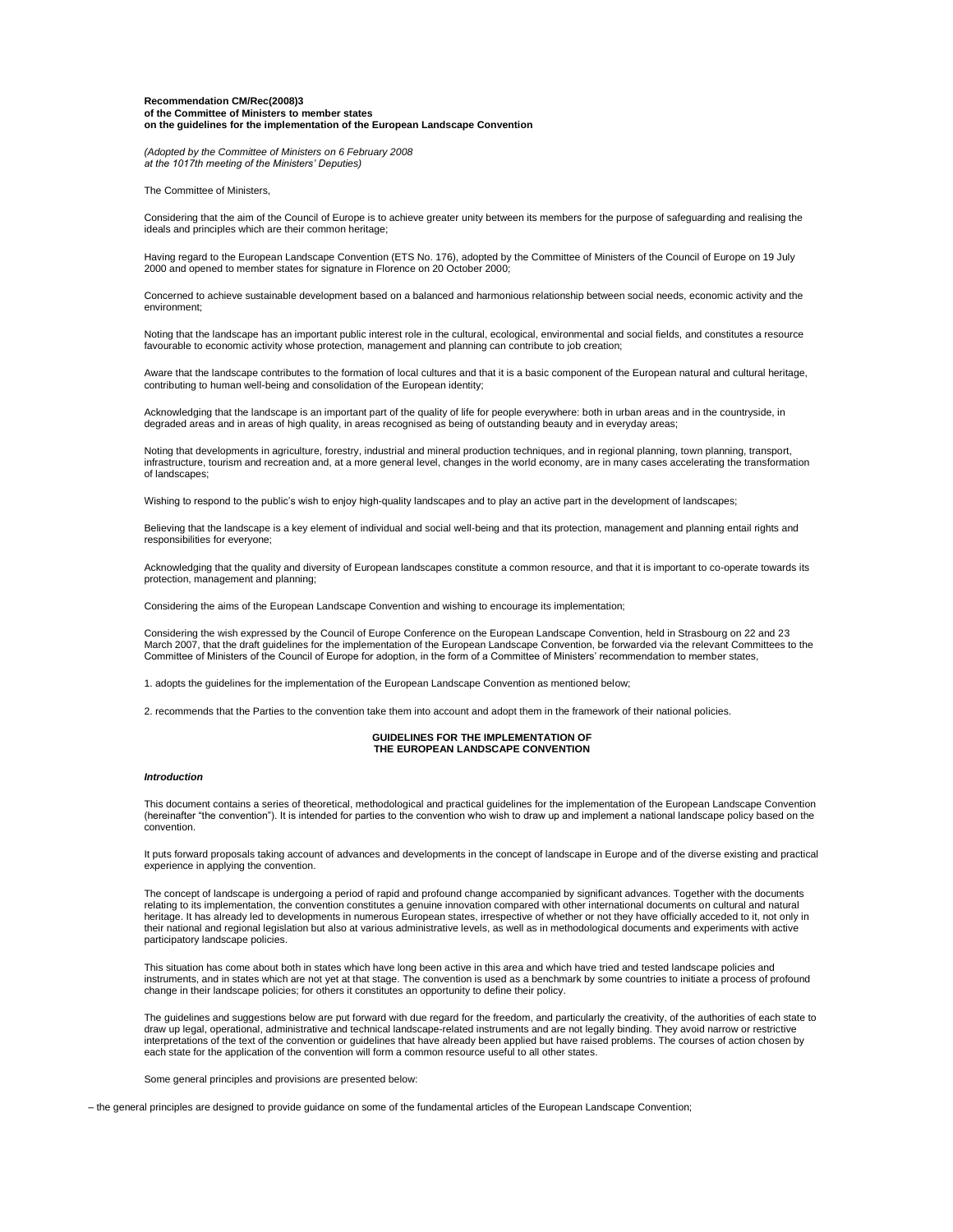– the general provisions are intended to explain the foundations of the action to be taken at technical and operational level in order to promote, on the one hand, protection, management and planning according to landscape quality objectives (administrative and institutional questions) and, on the other, integration of the landscape dimension into all sectoral policies with landscape implications (criteria and instruments for implementing landscape policies).

The meetings of the Workshops of the Council of Europe on the Implementation of the European Landscape Convention have already carried out, and will continue, in-depth studies of useful themes as references for implementation of the convention.

The guidelines, with their appendices which are an integral part of them, are designed to facilitate the transposition of the provisions contained in the convention into national, regional and local regulations.

### **Part I – General principles**

The general principles are designed to provide guidance on some of the fundamental articles of the European Landscape Convention.

### **I.1. Issues covered by the general principles**

### *A. Consider the territory as a whole*

The convention applies to the entire territory and covers natural, rural, urban and peri-urban areas. It includes land, inland water and marine areas. It<br>concerns landscapes that may be considered outstanding as well as ev

### *B. Recognise the fundamental role of knowledge*

The identification, description and assessment of landscapes constitute the preliminary phase of any landscape policy. This involves an analysis of morphological, archaeological, historical, cultural and natural characteristics and their interrelations, as well as an analysis of changes. The perception of landscape by the public should also be analysed from the viewpoint of both its historical development and its recent significance.

#### *C. Promote awareness*

Active public involvement means that specialised knowledge should be accessible to all, that is, it should be easily available, structured and presented in a way understandable even by non-specialists.

#### *D. Define landscape strategies*

Each administrative level (national, regional and local) should draw up specific and/or sectoral landscape strategies within the limits of its competences. These are based on the resources and institutions which, when co-ordinated in terms of space and time, allow policy implementation to be programmed. The various strategies should be linked by landscape quality objectives.

#### *E. Integrate the landscape dimension in territorial policies*

The landscape dimension should be included in the preparation of all spatial management policies, both general and sectoral, in order to lead to higher-quality protection, management or planning proposals.

### *F. Integrate landscape into sectoral policies*

Landscape should be fully taken into account via appropriate procedures allowing systematic inclusion of the landscape dimension in all policies that influence the quality of a territory. Integration concerns both the various administrative bodies and departments on the same level (horizontal integration) and the various administrative bodies belonging to different levels (vertical integration).

#### *G. Make use of public participation*

All action taken to define, implement and monitor landscape policies should be preceded and accompanied by procedures for participation by members of the public and other relevant stakeholders, with the aim of enabling them to play an active role in formulating, implementing and monitoring landscape quality objectives.

#### *H. Achieve landscape quality objectives*

Every planning action or project should comply with landscape quality objectives. It should in particular improve landscape quality, or at least not bring about a decline. The effects of projects, whatever their scale, on landscape should therefore be evaluated and rules and instruments corresponding to those effects defined. Each planning action or project should not only match, but also be appropriate to the features of the places.

### *I. Develop mutual assistance and exchange of information*

Information exchange, the circulation of theoretical, methodological and empirical ideas between landscape specialists and learning from these experiences are of fundamental importance in ensuring the social and territorial relevance of the European Landscape Convention and in achieving its objectives.

### **I.2. Definition of landscape**

*"For the purposes of the convention: a. 'Landscape' means an area, as perceived by people, whose character is the result of the action and interaction of natural and/or human factors." (Article 1 of the European Landscape Convention – Definitions)*

*"Subject to the provisions contained in Article 15, this convention applies to the entire territory of the Parties and covers natural, rural, urban and periurban areas. It includes land, inland water and marine areas. It concerns landscapes that might be considered outstanding as well as everyday or degraded landscapes." (Article 2 of the European Landscape Convention – Scope)*

The concept of landscape in the convention differs from the one that may be found in certain documents, which sees in landscape an "asset" (heritage concept of landscape) and assesses it (as "cultural", "natural" etc. landscape) by considering it as a part of physical space. This new concept expresses, on the contrary, the desire to confront, head-on and in a comprehensive way, the theme of the quality of the surroundings where people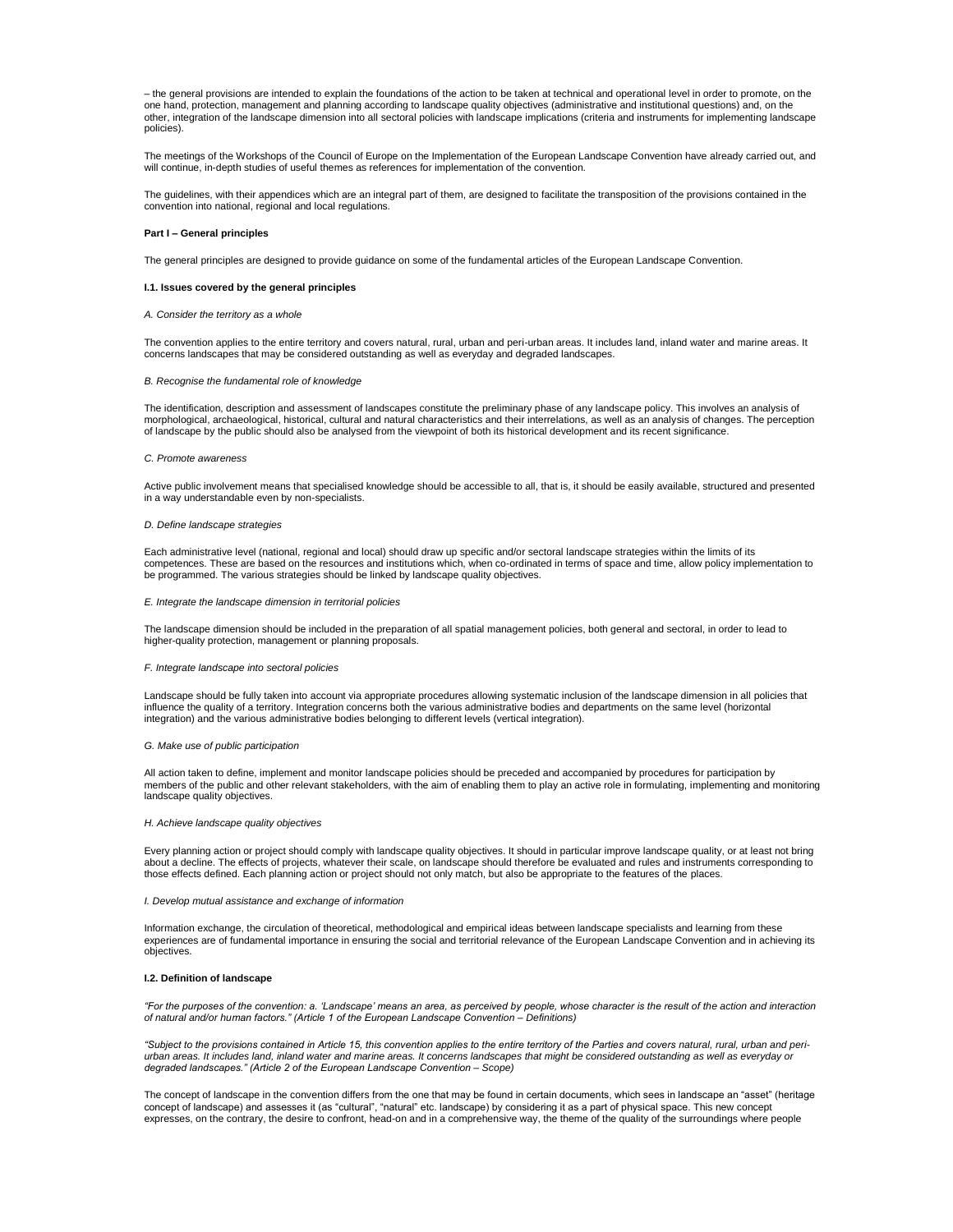live; this is recognised as a precondition for individual and social well-being (understood in the physical, physiological, psychological and intellectual sense) and for sustainable development, as well as a resource conducive to economic activity.

Attention is focused on the territory as a whole, without distinguishing between the urban, peri-urban, rural and natural parts, or between parts that may be regarded as outstanding, everyday or degraded; it is not limited to cultural, artificial and natural elements: the landscape forms a whole whose constituent parts are considered simultaneously in their interrelations.

The concept of sustainable development is understood as fully integrating the environmental, cultural, social and economic dimensions in an overall and integrated fashion, that is, by applying them to the entire territory.

The sensory (visual, auditory, olfactory, tactile, taste) and emotional perception which a population has of its environment and recognition of the latter's diversity and special historical and cultural features are essential for the respect and safeguarding of the identity of the population itself and for individual enrichment and that of society as a whole. It implies recognition of the rights and responsibilities of populations to play an active role in the processes of acquiring knowledge, taking decisions and managing the quality of the places where they live. Public involvement in decisions to take action and in the implementation and management of such decisions over time is regarded not as a formal act but as an integral part of management, protection and planning procedures.

### **I.3. Legal recognition of landscape**

"Each Party undertakes: a. to recognise landscapes in law as an essential component of people's surroundings, an expression of the diversity of their<br>shared cultural and natural heritage, and a foundation of their identity

The legal recognition of landscape implies rights and responsibilities on the part of all institutions and citizens of Europe towards their physical surroundings. The landscape in which they live is the result of many change-producing actions resulting from the activity of various stakeholders in territorial processes in highly varied ways and on differing scales of time and space. Such activities may be the outcome of action by public authorities in establishing a large-scale infrastructure or of individual action in a restricted space.

### **I.4. Landscape policies**

"For the purposes of the convention: … b.. 'Landscape policy' means an expression by the competent public authorities of general principles,<br>strategies and guidelines that permit the taking of specific measures aimed at th

From the operational viewpoint, the convention presupposes:

– the drawing up of specific landscape policies and concurrently the systematic inclusion of the landscape dimension in all sectoral policies that have a direct or indirect influence on changes to the territory. Landscape is therefore not additional to other themes but is an integral part of them;

– a transition from a policy based only on protecting a territory's features and parts recognised as outstanding to a policy based on the quality of all living surroundings, whether outstanding, everyday or degraded;

– a definition of and experience with new forms of collaboration between the various bodies and the various levels of administration;

– a new approach to observing and interpreting landscape, which should henceforth:

- view the territory as a whole (and no longer just identify places to be protected);
- include and combine several approaches simultaneously, linking ecological, archaeological, historical, cultural, perceptive and economic approaches;
	- incorporate social and economic aspects.

### **I.5. Actions on landscape**

The convention gives definitions of actions on landscape: protection, management and planning.

*"For the purposes of the convention: … d. 'Landscape protection' means actions to conserve and maintain the significant or characteristic features of a*  landscape, justified by its heritage value derived from its natural configuration and/or from human activity;" (Article 1 of the European Landscape *Convention – Definitions)*

The concept of protection includes the idea that landscape is subject to changes which, within certain limits, have to be accepted. Protective measures, which are currently being widely trialled, should not be designed to stop time or to restore natural or human-influenced characteristics that no longer exist; however, they may guide changes in sites in order to pass on their specific, material and immaterial features to future generations. A landscape's characteristics depend on economic, social, ecological, cultural and historical factors, the origin of which often lies outside the sites concerned. Landscape protection should find the ways and means of acting, at an appropriate level, not only on the characteristics present at sites but also on external factors.

*"For the purposes of the convention: ... e. 'Landscape management' means action, from a perspective of sustainable development, to ensure the regular upkeep of a landscape, so as to guide and harmonise changes which are brought about by social, economic and environmental processes;" (Article 1 of the European Landscape Convention – Definitions)*

Management of landscape is a continuing action aimed at influencing activities liable to modify landscape. It can be seen as a form of adaptive planning which itself evolves as societies transform their way of life, their development and surroundings. It can also be seen as a territorial project, which takes account of new social aspirations, anticipated changes in biophysical and cultural characteristics and access to natural resources.

*"For the purposes of the convention: … f. 'Landscape planning' means strong forward-looking action to enhance, restore or create landscapes." (Article 1 of the European Landscape Convention – Definitions)*

Landscape planning may be regarded in the same way as a territorial project and concerns forms of change that can anticipate new social needs by taking account of ongoing developments. It should also be consistent with sustainable development and allow for the ecological and economic processes that may occur in the medium and long terms. Planning also covers the rehabilitation of degraded land (mines, quarries, landfills, wasteland, etc.) so that they meet the stipulated landscape quality objectives.

Landscape action is a combination of protection, management and planning conducted over one and the same territory: certain parts and features can be protected, others, particularly processes, should be managed and still others should be intentionally adapted.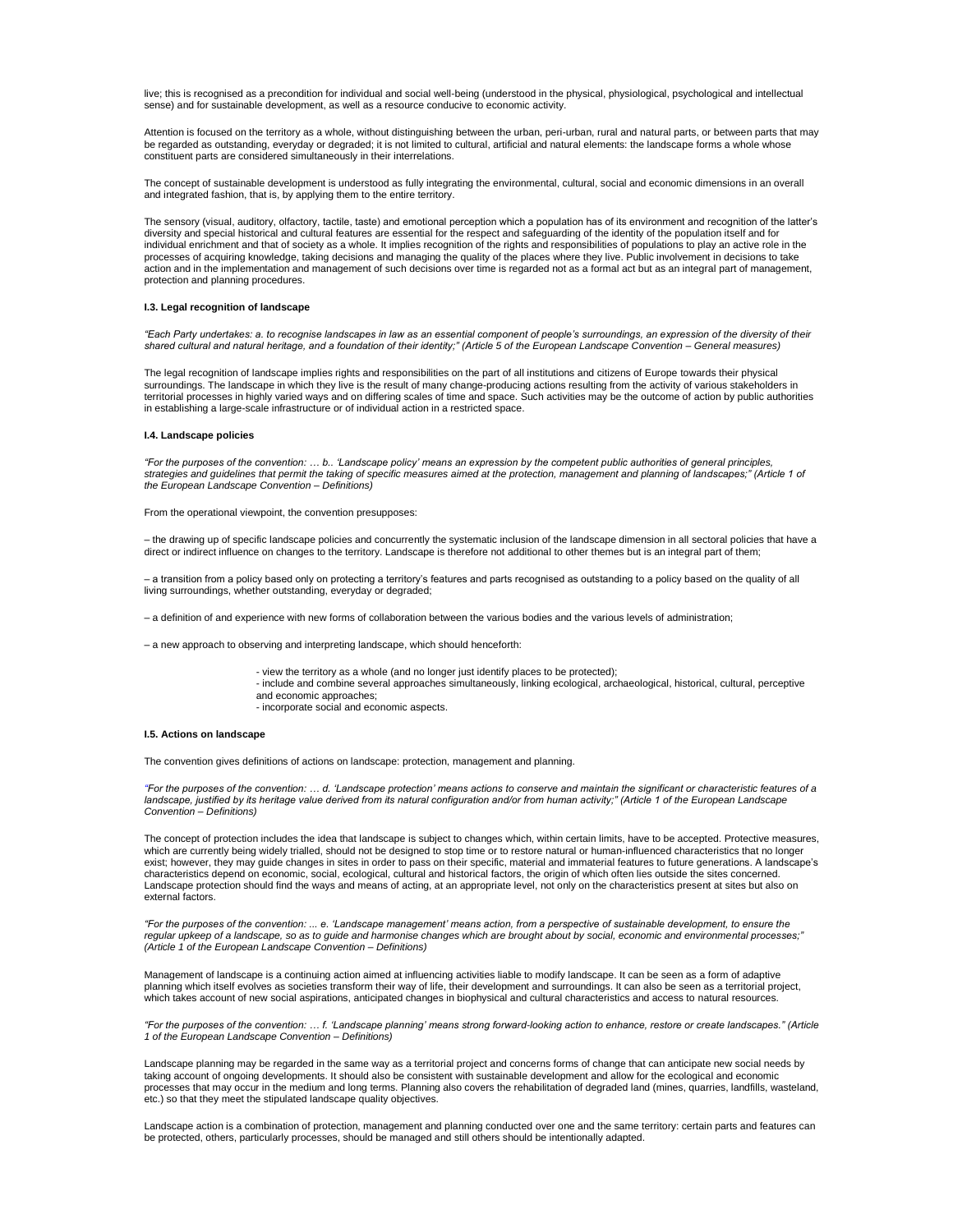### **Part II – General provisions**

The general provisions, as set out in Article 5 of the Convention, are intended to explain the foundations of the action to be taken at technical and operational level in order to promote, on the one hand, protection, management and planning according to landscape quality objectives (administrative and institutional questions) and, on the other, integration of the landscape dimension into all sectoral policies with landscape implications (criteria and instruments for implementing landscape policies).

#### **II.1. Division of powers and administrative arrangements**

*"Each Party shall implement this convention, in particular Articles 5 and 6, according to its own division of powers, in conformity with its constitutional principles and administrative arrangements, and respecting the principle of subsidiarity, taking into account the European Charter of Local Selfgovernment. Without derogating from the provisions of this convention, each Party shall harmonise the implementation of this Convention with its own policies." (Article 4 of the European Landscape Convention – Division of responsibilities)*

Certain states in Europe have long implemented landscape policies, both co-ordinated and sectoral, based on legislation on historic heritage or on<br>nature dating from the first decades of the 20th century; policies are gene particularly worthwhile for different reasons (the dominant concept was generally natural or picturesque beauty, panoramic views, etc., associated with the cultural models of the 16th and 18th centuries expressed notably in paintings). In some of those states, administrative authority has been assigned to bodies responsible, at different levels, for the historic heritage and culture.

Other states have, especially over the past few decades, developed policies focusing particular attention on matters connected with regulation of the environment (air, water, earth, flora and fauna) and the landscape theme has often been placed on the same level as the environment. In several countries, landscape responsibilities have been assigned to administrative bodies responsible for managing nature, the environment or ecology.

In yet other states, specific responsibilities are included among those attributed to spatial-planning bodies.

Because of the complexity of landscape issues, other solutions have been found in the past few years at national level and, particularly, at regional and local levels, and landscape-related responsibilities have sometimes been conferred on sectors concerned with land-use and construction policies, sometimes on public-works sectors and sometimes on sectors concerned with agriculture, etc.

Each state decides on its own institutional organisation in landscape matters according to its own overall institutional organisation (centralised, decentralised, federal) at the existing government levels (from national to local levels) and according to its own administrative and cultural traditions and existing structures.

It is advisable, however, for landscape matters to receive specific recognition involving autonomy both in the allocation of administrative responsibilities and in knowledge-based and operational activities, irrespective of whether or not they are included in larger administrative sectors.

Competences should be allocated to the different administrative levels in line with the subsidiarity principle, which requires that action should be taken as close to the population as possible. However, higher administrative levels may assume the tasks of guidance and co-ordination where these are not dealt with at local level (e.g. guidance, co-ordination, specialist data banks, national and regional planning policies and instruments, etc.) or where this would lead to greater efficiency. The experience of the different states and regions can be used as a point of reference when deciding on appropriate courses of action.

In order to make sure that the landscape dimension is incorporated into territorial policies, it is essential to engage in consultation, particularly prior consultation, between the different levels responsible for administering the area concerned (government and local authority departments) and between the different bodies and sectors of the same level (horizontal and vertical consultation).

Consultation should cover both the formulation of general strategies and operational decisions. In this way it will be possible to transcend the unrelated and particularistic interests inherent in a view of quality based only on the protection of specific areas and avoid the risk of different or, indeed, contradictory policies on the part of the various public-service sectors.

At national level, it would therefore be useful to establish permanent consultation processes and procedures and regular meetings between bodies with the most central administrative responsibility (ministries) in order to define and agree strategies and prepare consultation bodies (for example, a standing interdepartmental conference). The same could apply vertically between ministries and lower administrative levels (for example, state-region conferences) and also within the different administrative levels. In addition to these permanent bodies, procedures can be drawn up for collaboration between the different bodies and institutes (public and/or private) specialising in particular national and local problems, especially collaboration between departments responsible for different operational sectors in the regions, in supra-municipal bodies or in municipalities themselves.

Arrangements could also usefully be made for national, regional and local bodies of an advisory and guidance nature to provide assistance to the above-mentioned technical and administrative services (landscape observatories, landscape councils, landscape centres and institutes, etc.). These bodies could be composed of representatives of the administrative authorities, the scientific and professional communities concerned with landscape questions, and associations.

Within its landscape-administration structures and procedures each state should define the criteria for public participation and ways of organising it.

The public authorities should devote human and financial resources to landscape policy: such resources can either be specifically earmarked or come from other sectors (for example, the environment, tourism, public works, culture, etc.), perhaps with the introduction of landscape considerations into the aforementioned sectoral policies.

### **II.2. Criteria and instruments for landscape policies**

The fundamental stages in the process leading to landscape action are:

– knowledge of the landscapes: identification, description and assessment;

- 
- definition of landscape quality objectives; attainment of these objectives by protection, management and planning over a period of time (exceptional actions and measures and ordinary actions and measures);
- monitoring of changes, evaluation of the effects of policies, possible redefinition of choices.

Participation, consultation, pooling of ideas and approval (between institutions and the population, horizontal and vertical) should be organised at all stages in this process.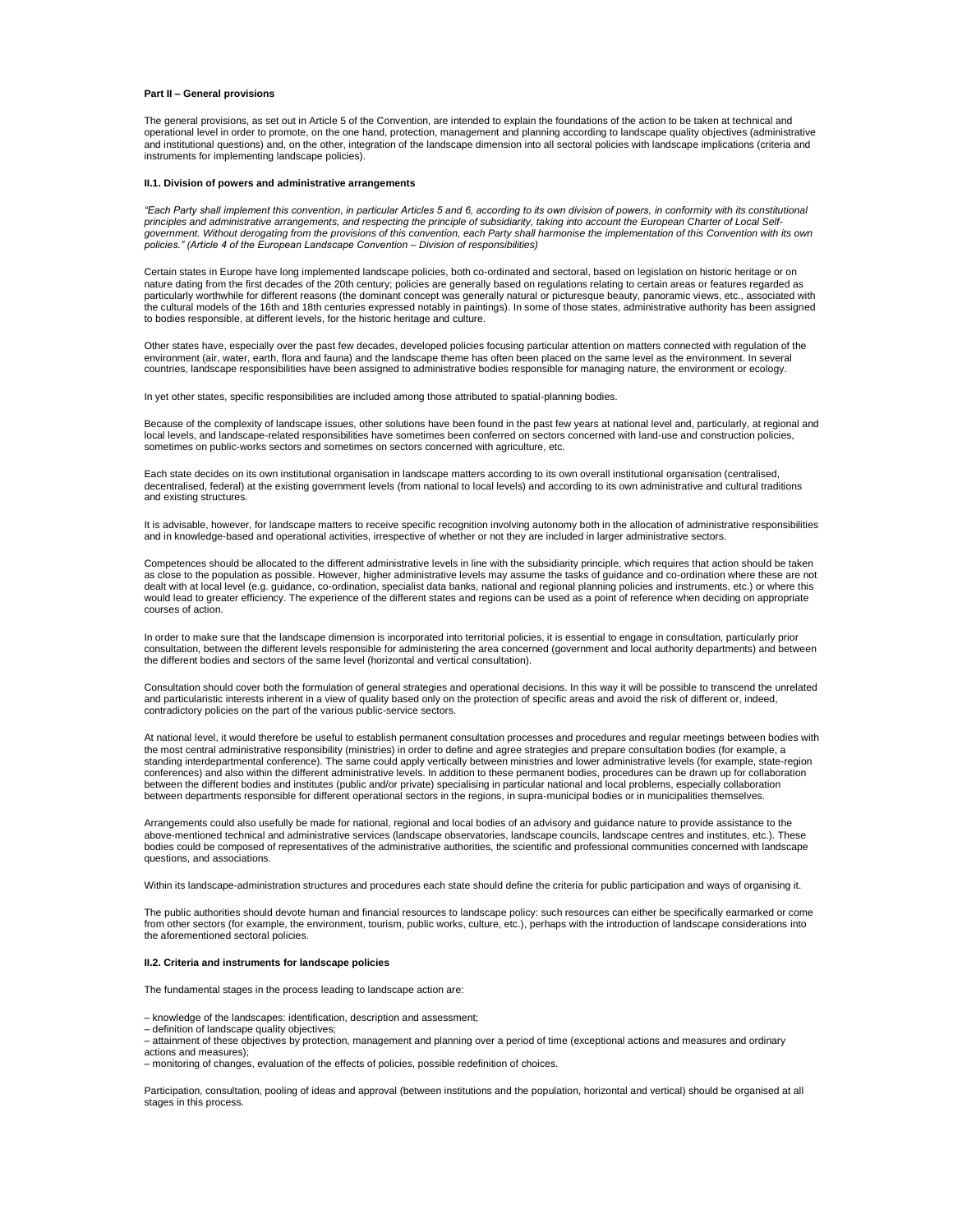Here, the regulatory framework should concentrate more on principles than specific operational methods, which should be left to more technical instruments that can be more easily modified over time (implementation rules, appendices, etc.); they should encourage creativity in the research and<br>experimentation which are already in hand in different states or which f

## **II.2.1. Knowledge of the landscapes: identification, analysis, assessment**

Landscape knowledge constitutes the first fundamental stage in a process either of formulation of choices or of the involvement of the stakeholders whose activities influence the landscape; it leads to the establishment of landscape quality objectives and to landscape action.

*"C. Identification and assessment*

*1. With the active participation of the interested parties, as stipulated in Article 5.c, and with a view to improving knowledge of its landscapes, each Party undertakes:*

*a. i. to identify its own landscapes throughout its territory;*

*ii. to analyse their characteristics and the forces and pressures transforming them;*

*iii. to take note of changes;*

*b. to assess the landscapes thus identified, taking into account the particular values assigned to them by the interested parties and the population concerned.*

*2. These identification and assessment procedures shall be guided by the exchanges of experience and methodology, organised between the Parties at European level pursuant to Article 8." (Article 6 of the European Landscape Convention – Specific measures)*

The various texts relating to the convention and the various experimental practices already being developed or operational in different European states show a diversity of approach to knowledge production that also reflects the diversity of cultural concepts. However, there is an acute awareness of the inadequacies of the most frequently used theoretical and methodological instruments for operational needs. Too often, they belong to compartmentalised disciplinary universes, while the landscape demands adequate responses within cross-disciplinary time and space constraints which can meet the need for a knowledge of the permanent changes at local level. Approaches include:

– one that may be described as "description-interpretation"; this attempts to meet the requirement for knowledge imposed by instruments and<br>measures for managing territorial changes (general plan, sector plan, landscape pr

– approaches that are more analytical and descriptive, relatively independent and having operational purposes.

The term "identification" should therefore be understood in its broad sense as the expression of this preliminary requirement; it is composed of a phase of comprehension and analysis of specific characteristics (description) and a phase of quality problem identification (assessment), which may vary according to the complexity of situations and objectives. The term identification should not be interpreted simplistically nor be limited to an inventory of landscapes but should be linked to the establishment of landscape quality objectives.

Landscape knowledge should be developed according to an identification, description and assessment process, which includes:

– an understanding and description of the specific physical characteristics of the sites in their current conditions, revealing the traces left by natural and human processes and recognising that landscape characteristics result from the action of natural and/or human factors and their interrelations;

– examination of their developmental processes and highlighting the past, present and foreseeable time-related forces due to either human or natural factors and the possible pressures and risks facing landscapes;

– recognition of characteristics and value systems based on analysis by experts or knowledge of the social perceptions of landscape. This knowledge can be gained through various forms of public involvement in the process of landscape policy definition and through analysis of the geographical distribution of the population.

Guidelines for measures should not be too interventionist as regards the methods, stages and stakeholders involved in the process of knowledge production: certain public authorities may provide landscape catalogues or atlases for use as a stand-alone instrument, with bodies having specific responsibility for producing them. Depending on the state, such documents have various titles: landscape atlas, landscape catalogue, landscape map, landscape character assessment map, and so on. These supply a common reference framework and constitute a common language which makes communication easier between stakeholders. Other documents may leave it to the experts to choose whether to use descriptive analysis or interpretative description as the first stage in obtaining the knowledge required by the instruments of landscape policy definition and implementation, depending on the administrative level, scale, objectives and tools (programmes, plans, charters, etc.).

### Action should be taken to:

– promote integration of the different knowledge-production approaches to observation of the territory (economic, social, environmental, historic/cultural, perceptive/visual, etc.);

– check that analyses concern the entire territory (which take account of outstanding, everyday and degraded parts) and not only parts or features regarded as significant or exceptional;

– ensure ease of access, clarity and transparency in the organisation and presentation of knowledge, with the particular aim of securing public involvement in landscape policy choices;

– encourage the establishment and availability of landscape databases; these should concern the condition of places, their past and present dynamics, pressures and risks, and both natural and human aspects of them. Information should be updated periodically, most frequently when changes are rapid. They should comply with nationally, and where possible internationally, recognised criteria so as to encourage exchanges of experience between states, regions and territorial communities at other levels.

### **II.2.2. Definition of landscape quality objectives**

#### *"D. Landscape quality objectives*

*Each Party undertakes to define landscape quality objectives for the landscapes identified and assessed, after public consultation in accordance with Article 5.c." (Article 6 of the European Landscape Convention – Specific measures)*

Certain natural and/or historic elements of places may be given particular attention in order to preserve their specific role, particular historical meaning, and environmental and other potential, for example, in parts of the territory devoted to agriculture, hedges, planted areas, dry-stone or earth walls, terraces, individual monumental trees, springs or historic canal networks. The instruments used may range from forms of legal protection to grants to owners and farmers for upkeep, replanting or integration and to forms of improvement possibly accompanied by teaching material which provides guidance and passes on traditional methods of landscape upkeep.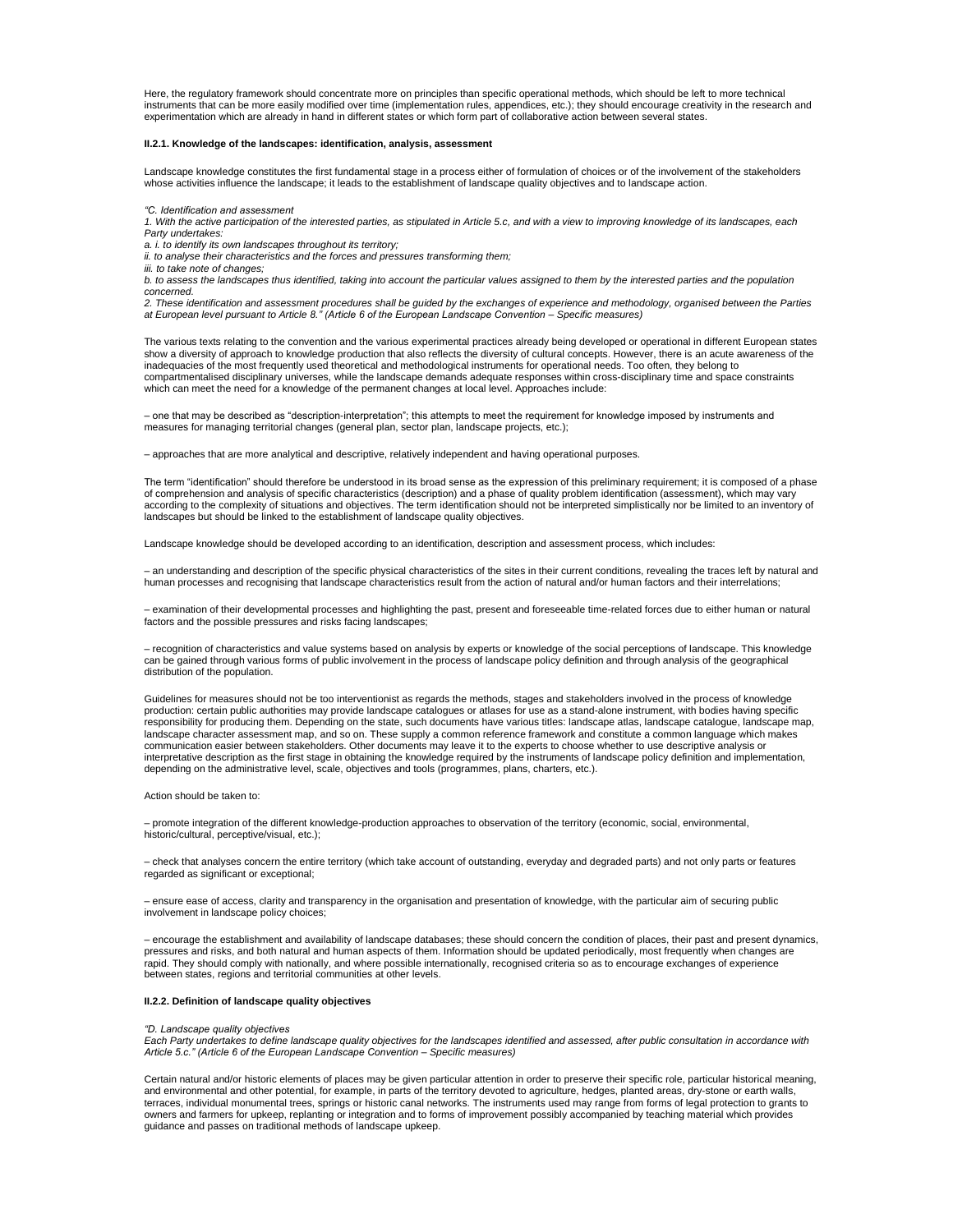Specific instructions and regulations may be introduced for certain types of operation and change that strongly influence quality of place, for example, electricity lines, telephone networks and masts, wind farms, quarries, mines, commercial and political advertising, leisure facilities (for example, campsites, caravans, recreational facilities) and so on.

Certain urban development themes and problems, which should be categorised according to the particular features of the different areas, may be the subject of specific instructions and regulations and may be mentioned as topics for special landscape studies: for example, town approaches, urban fringe, peri-urban areas, linear links between historic centres (ribbon developments) and so on.

Conditions for public access to landscapes should be guaranteed with due respect for private property, but access roads, roads, lanes and paths should allow the landscape to be enjoyed; to this end, in agreement with the relevant stakeholders, the authorities may arrange for the removal of visual obstacles or for the construction of viewing corridors on landscape deserving such treatment. Such access roads should also provide facilities for the welfare of users, that is, for their comfort and safety, and comply with sustainable development requirements.

The definition of quality objectives should be based on knowledge of the specific characteristics and qualities of the places concerned, and identification of their dynamics and of potential as well as of how landscape is perceived by the public. Certain landscape questions or aspects may receive special attention. Landscape quality objectives represent the end result of the process of devising landscape operations, which implies knowledge production, public consultation, policy formulation and action and monitoring strategies.

The objectives should constitute the preliminary guidelines for drawing up the measures to be taken to protect, manage and plan landscapes and manage them over time. They should be drawn up, linking the social requirements and values attached to the landscape by the public to the choice of policy decisions made concerning the substance of the landscape components. Particular importance should be devoted to the range of social perceptions, which reflect the population's diversity.

The concrete application of protection, management and planning choices should cover the whole landscape and refrain from dividing it into the number of elements which compose it: landscape is characterised by the interrelations between several domains (physical, functional, symbolic, cultural and historic, formal, etc.) that constitute both ancient and recent landscape systems. These may be interwoven and superimposed on the same<br>section of territory. Landscape is not simply the sum of its constituent

Landscape quality objectives should be defined by general landscape policy instruments for the different levels (national, regional, local, etc.) and formally implemented by town and country planning and development documents, as well as by sectoral instruments; in return, these documents can make a specific contribution to the formulation of landscape quality objectives.

To make the process successful, it is necessary to consult the public and all other relevant stakeholders from the outset and secure their approval and involvement.

# **II.2.3. Participation, awareness raising, training, education**

#### A. Participation

#### *"Each Party undertakes:*

*… c. to establish procedures for the participation of the general public, local and regional authorities, and other parties with an interest in the definition*  and implementation of the landscape policies mentioned in paragraph b above;" (Article 5 of the European Landscape Convention – General *measures)*

The certainty that strengthening the relationship between the population and its living surroundings underpins sustainable development affects the whole process of landscape policy definition. Moreover, participation is regarded as an instrument for strengthening the identities of populations, which recognise themselves in their surroundings.

Public involvement, which may entail contradictions resulting from the diversity of the value systems espoused by the various social groups, should be regarded as enriching and as an opportunity to validate knowledge and the definition of objectives and action.

Participation implies two-way communication from experts and scientists to the population and vice versa. The population possesses empirical knowledge (local and naturalistic knowledge) that may be useful in completing and contextualising specialist knowledge.

This also has an influence on "assessment" activity, understood as a dialectical comparison between analyses by experts and the values attached by the population to landscape, in the knowledge that different systems of "values" and "non-values" exist that may be well-entrenched or still in the process of definition; these value systems (universal, specific to national cultures, to local cultures, to each individual's culture) belong to both scholarly culture and to popular culture: they are qualitative and not quantifiable and some of them are sometimes mutually opposed. The concept of participation involves taking into account the social perception of landscape and popular aspirations in choices regarding landscape protection,<br>management and planning. In this sense, the concept of landscape proposed by experts of hierarchical classifications of landscape qualities.

The means of participation should be chosen by each state from among methods appropriate to the different problems identified, taking account of current consultation and comparison customs, the different administrative organisations, the characteristics of the various territorial situations, the types<br>of operational instruments used, the scales of operation, and ex involve all the relevant stakeholders: national, regional and local authorities, the population directly affected, the general public, non-governmental organisations, economic operators and landscape professionals and scientists.

Participation should be a feature of all the different phases in the processes of drawing up and implementing landscape policies, in particular those of landscape appraisal, definition of landscape quality objectives, decision-making and implementation of actions over time. Participation should also be regarded as a system for the mutual information of the relevant stakeholders. It is particularly important that participation take place at all stages of implementation, from the initial knowledge phase through to the implementation of agreed actions, that is, in the execution of projects in which all relevant stakeholders have participated.

In defining the procedures for approving choices, reference may be made to tried and tested processes such as consultation, public inquiries, information meetings and educational exhibitions. These processes may also be used simultaneously.

### B. Awareness-raising

# *"A. Awareness-raising*

*Each Party undertakes to increase awareness among the civil society, private organisations, and public authorities of the value of landscapes, their role and changes to them." (Article 6 of the European Landscape Convention – Specific measures)*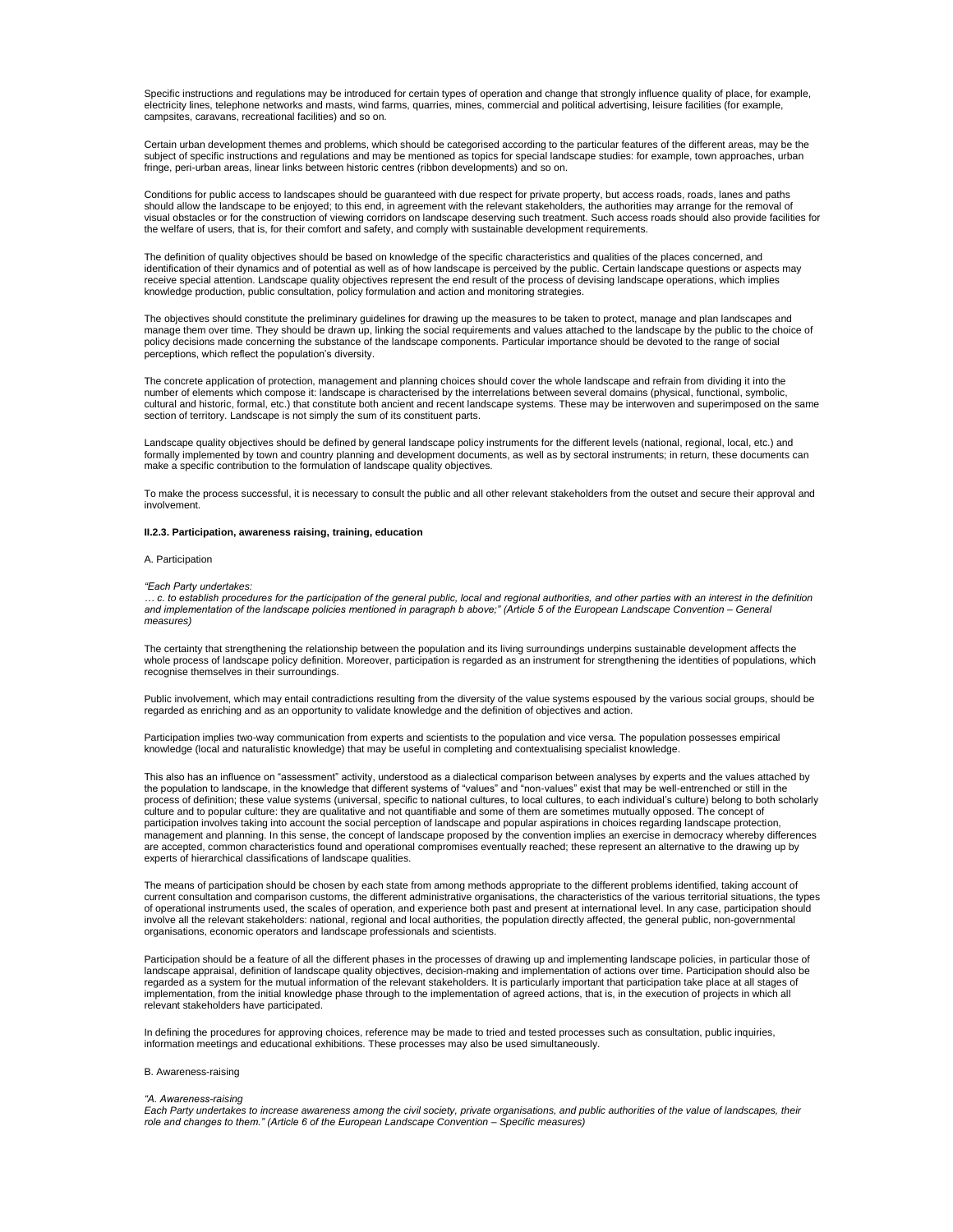The need to make civil society, private organisations and public authorities aware of the value of landscapes, their role and changes in them does not mean that these bodies are not sensitive to the quality of the places where people have their lives (their *cadre de vie*). It in fact means that existing sensitivities are not always in working order and that the parties do not always recognise the link between landscape and their daily lives. Awareness-<br>raising is therefore a way of making clear the relations that exist be their daily lives and the characteristics of the natural environment, housing and infrastructure. Awareness-raising based on personal contacts is made<br>up of the experience gained from exchanges between local people affecte and technical knowledge, that is, scientists and experts.

Various forms of awareness-raising may be used on a permanent, periodic or occasional basis:

– publications, exhibitions, audiovisual means, simulations and shows by artists and photographers may be employed nationally, regionally or locally. Already widely used, written and audiovisual presentations may take the form of illustrated booklets, slide shows with sound or exhibitions, all on various scales. These methods are often used at local level to talk about the landscape of a municipality or a number of municipal territories. They may also be the subject of presentations followed by a debate with the local population, which makes it possible to ascertain local people's views. Landscape simulation or representation tools employing 3-D methods or block diagrams lead to better understanding and discussion between all involved;

– television broadcasts, though still inadequate, should be developed for both general issues and local experiences;

– local awareness-raising experiences, such as guided visits to an area involving local people, elected representatives and experts or scientists. Such experiences may give rise to a debate and lead to collective thinking about the future of the landscape. Some of these experiences may form part of wider festivals.

Awareness-raising should include not only populations, elected representatives and representatives of the public authorities but also companies, nongovernmental organisations, the scientific and technical community and artists. Awarenes-raising should be understood as a knowledge-spreading process operating in all directions from policymakers to field personnel and local inhabitants and vice versa.

C. Training

# *" B. Training …*

*Each Party undertakes to promote:*

*a. training for specialists in landscape appraisal and operations;*

*b. multidisciplinary training programmes in landscape policy, protection, management and planning, for professionals in the private and public sectors and for associations concerned;" (Article 6 of the European Landscape Convention – Specific measures)*

Many states now have training for specialists in landscape appraisal and operations. Such training should be encouraged and developed. Courses<br>should be geared to a view of landscape linked to sustainable development, that

Courses of this nature are aimed at training designers, managers, engineers and technicians specialising in landscape protection, management and planning. They cover both the commissioning and management of projects. They lead to a state-recognised diploma and are now part of a European educational programme under which university exchanges between states are possible.

Training meets the needs of all involved for specialist and refresher education:

– national and local institutions and bodies responsible for landscape and training should promote the setting up of specialist courses aimed at training, on a multi-disciplinary basis, landscape appraisal and operations specialists and offering landscape research training;

– non-specialist university courses should allow for the introduction of landscape themes into the training of technicians whose activities influence a territory's landscape characteristics;

– special information and in-service training programmes should be provided for elected representatives, the technical staff of public authorities of all levels and sectors, professionals in the private and public sectors whose activities affect the landscape (agriculture, cultivation, etc., in such a way as to<br>increase the inclusion of landscape in sectoral policies) and t

– theoretical and applied research programmes on landscape should be developed on a multidisciplinary basis and promoted by states and the other administrative levels in a context of international co-operation. The anticipated contributions of landscape research concern theoretical knowledge, relations between landscape and sustainable development, public policies and their evaluation, links between landscape research and education, landscape economics, the history of landscape and its representations, the relationship between landscape appraisal approaches and public action, the integration of sectoral disciplinary viewpoints in order to appraise places from the landscape perspective, participation of the relevant stakeholders in drawing up and implementing landscape policies and the definition of policy implementation instruments. On the whole, research should be directed more specifically at "action research" whereby there is a close relationship between fundamental research and public action. This link between the two can bring about valuable results for landscape protection, management and planning on the theoretical, methodological and operational levels.

D. Education

# *"B. ... and education*

*Each Party undertakes to promote: …*

*c. school and university courses which, in the relevant subject areas, address the values attaching to landscapes and the issues raised by their protection, management and planning." (Article 6 of the European Landscape Convention – Specific measures)*

While schools in certain states already offer landscape training, such training should be strengthened so as to develop children's sensitivity to questions which they are likely to experience when looking at the quality of their surroundings. Furthermore, this is a way of reaching a population through the family.

This can come about through education in several disciplines, whether geography, history, the natural sciences, economics, literature, arts, architecture or engineering disciplines, or civics education.

School curricula at various levels should foster an awareness of landscape themes through learning to read landscapes and through sensitisation to relations between *cadre de vie* and landscape, to relations between ecology and landscape problems and to social and economic questions.

Landscape constitutes a teaching resource because, when reading it, pupils are brought face to face with visible signs of their surroundings that relate to spatial-planning issues. Landscape reading also makes it possible to understand current and historical approaches to landscape production as an expression of a community's identity.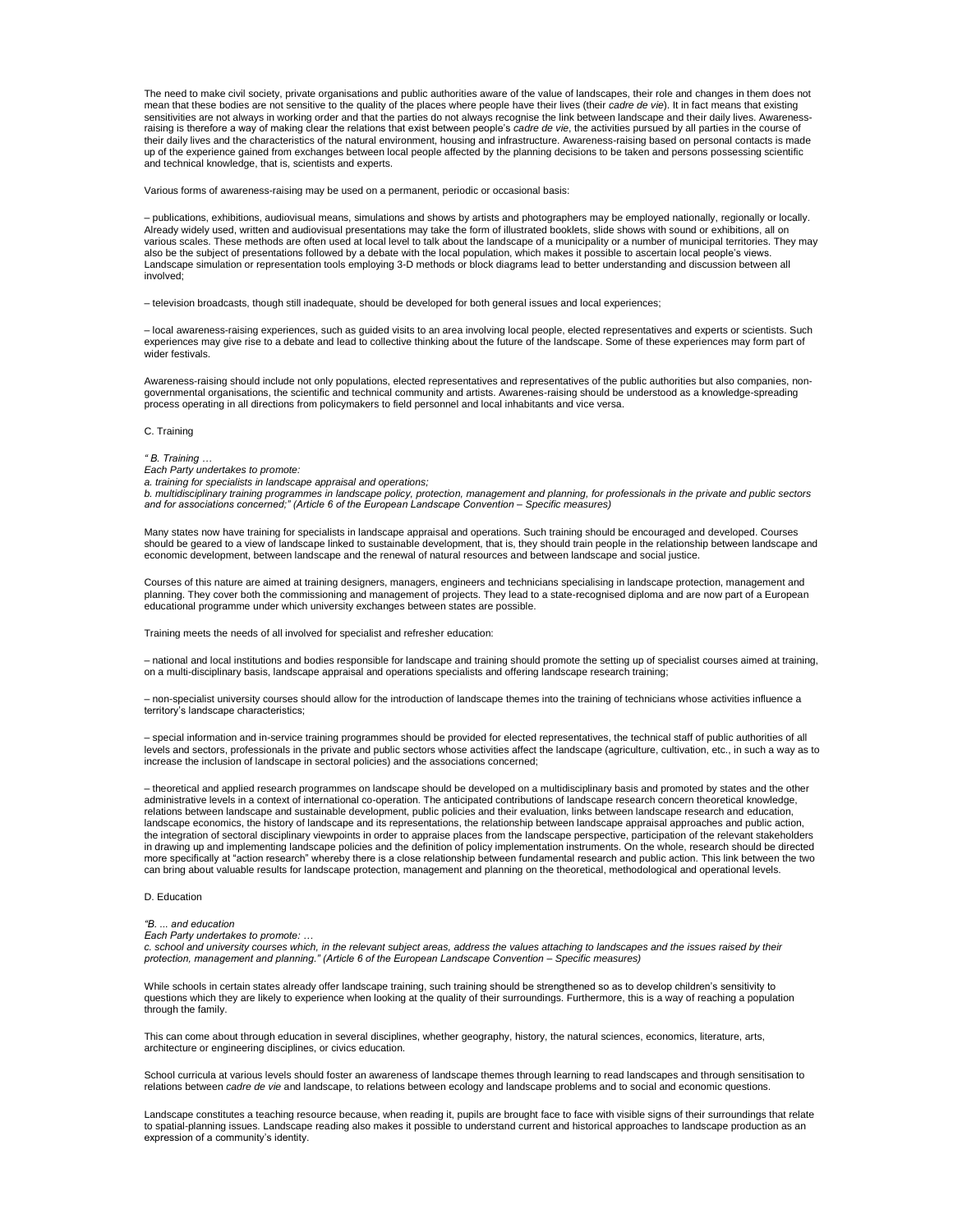### **II.3. Methods of implementation**

#### *"E. Implementation*

*To put landscape policies into effect, each Party undertakes to introduce instruments aimed at protecting, managing and/or planning the landscape." (Article 6 of the European Landscape Convention – Specific measures)*

The means of implementing landscape policies or introducing the landscape dimension into sectoral policies may be either regulatory or voluntary. New methods of implementation could also be used. The choice of method can depend on the local situation, which will vary even within the same country.

Implementation of landscape policies or of policies to introduce the landscape dimension into sectoral policies may combine these different means according to the ends in view, the specific characteristics of the territory, the population and administrative organisation concerned, and so on. This applies to all landscape situations and all activities that shape them. Implementation may be included in general and sectoral instruments at the different administrative, programming and spatial-planning levels; it may provide for land acquisition by the competent authorities.

### **II.3.1. Regulatory implementation**

Regulatory implementation depends on the legislation that exists and the type of objective; that is, it depends on the desired outcome in terms of protection, management or planning. Measures may be included in spatial-planning documents or provide for specific instruments.

*–* Inclusion of objectives in a protection policy: measures should ensure the conservation and upkeep of significant or characteristic aspects of a landscape; protection should be accompanied by a phased management plan. Existing specific legislation could be used or new legislation could be drawn up.

*–* Inclusion of objectives in a management policy: measures may provide for the upkeep of existing landscape structures (some of these may be acquired by the competent authority).

*–* Inclusion of objectives in a planning policy: the measures may provide for planning schemes or for appropriate new facilities. Financial provisions for financing the proposed actions and/or technical and operational aids may be laid down.

#### **II.3.2. Voluntary implementation**

Voluntary implementation is based on agreements, charters, quality labels or contracts between the authorities and relevant stakeholders. It may involve financial provisions for funding the proposed actions and/or technical and operational assistance, for example:

*–* in the case of a protection policy: agreements providing for the upkeep of a landscape. It may be appropriate for compensation to be awarded to those adversely affected by the impact of a landscape-friendly measure;

– in the case of a management policy: agreements or contracts providing for the upkeep of existing landscape structures. If necessary, funding equivalent to the cost of upkeep may be granted (for example, upkeep of hedges, canals, paths, etc.);

– in the case of a planning policy: agreements or contracts providing for the creation of new structures or facilities with appropriate financing. These<br>new structures or facilities should blend in with the existing landsc

### **II.3.3. Instruments for landscape policies**

To implement landscape policies, a general planning and development process should be introduced: this should use specific instruments and provide for the landscape dimension to be included in sectoral instruments. It should be based both on general principles at national level, even if<br>decentralisation is anticipated, and on the linkage of competences at several lev

Instruments are already being put to use in several countries and each of them can be a model for either the creation of new instruments or the improvement of existing ones.

The main categories of instruments are:

- landscape planning: landscape study plans included in spatial planning;
- inclusion of the landscape in sectoral policies and instruments;
- shared charters, contracts, strategic plans;
- impact and landscape studies;
- evaluations of the effects of operations on landscape not subject to an impact study;
- protected sites and landscapes;
- relationship between landscape and regulations concerning the cultural and historic heritage;
- resources and financing;
- landscape awards;
- landscape observatories, centres and institutes;
- reports on the state of the landscape and landscape policies;
- transfrontier landscapes.

#### **Appendix 1**

#### **Examples of instruments used to implement the European Landscape Convention**

*The purpose of this appendix is to provide some examples of instruments used to implement the European Landscape Convention. It can be*  supplemented by the experiences of parties to the convention on their own territories, which will provide useful lessons for improving the approach to *landscape action.*

*It is proposed that each party contribute to the setting up of a database to appear on the website of the Council of Europe's European Landscape Convention. The database would be a "toolbox" which would help provide mutual technical and scientific assistance through the collection and exchange of landscape experience and research, as provided for in Article 8 of the European Landscape Convention on mutual assistance and exchange of information.*

**1. Landscape planning: autonomous landscape plans or landscape studies as part of spatial planning**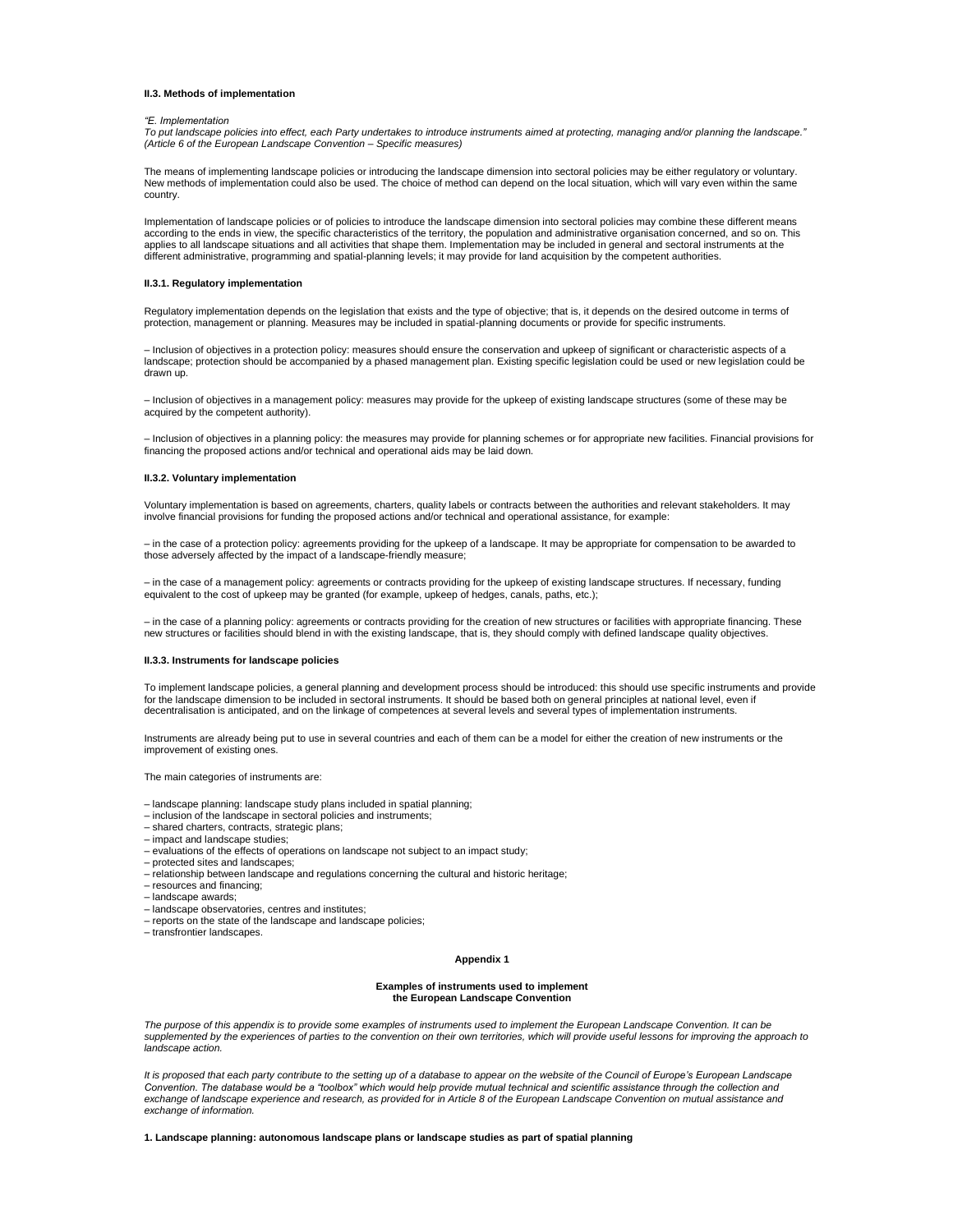It is necessary to emphasise that landscape issues should be approached through a systematic landscape planning process adapted to the different administrative levels, from national to local, throughout the whole territory, including urban and extra-urban areas.

The process could take the form of:

a. a proper landscape planning and development system endowed with specific instruments, interconnected at the different administrative levels (landscape plan);

b. a systematic introduction of the landscape dimension into ordinary planning at different levels (national, regional, local), supplemented by specific studies and instructions (landscape studies). All spatial planning should have a landscape dimension.

Such choices may present themselves simultaneously in a range of situations, even within one and the same state.

Irrespective of the question of regulatory and operational autonomy, it is important that there should always be specific studies on the appraisal of surroundings from a landscape perspective or that the direction of operations should be specifically defined.

In accordance with the definition in the European Landscape Convention, such studies and directions should concern protection of the characteristics of areas already recognised as being high-quality, the ordinary quality of areas or reassessment and rehabilitation problems.

These include:

- operational provisions concerning protection, management and planning, re-assessment and/or rehabilitation;
- educational provisions on informing and raising the awareness of the public and economic operators;
- direct participation by local people and stakeholders;
- tools to follow the transformation process and to gauge the level of effectiveness of the policies that have been put in place.

A landscape plan or study will take the form of mapping documents and reports setting out the objectives and proposed measures.

It is also important to make maximum use in such a planning process of instruments for preliminary vertical and horizontal consultation between the different levels and sectors concerned with the administration of the territory. It would be helpful for such consultation processes to be given statutory backing, or to be supported by appropriate administrative procedures.

Participation concerns the different stages in the process of elaboration and implementation of landscape policies; in particular those related to landscape knowledge, those concerning the definition of landscape quality and decision, and realisation of actions over a period of time. Participation entails rights and responsibilities for all.

It would also be useful to specify periods of validity, updating or renewal of landscape plans and studies, taking account of different factors, such as:

- the speed of change according to the areas concerned;
- the actual possibilities for involving public authorities in devising such instruments;
- public sensitivity to such issues;
- opportunities for sustainable development as revealed by consideration of the landscape quality of the sites concerned.

### **2. Inclusion of the landscape in sectoral policies and instruments**

It is particularly important in the present context for:

– all spatial planning and development instruments, whether sectoral or partial, to comply with the provisions contained in landscape plans or studies;

– all spatial planning, development and management programmes and instruments to include the landscape dimension in both the appraisal and operational phases;

– numerous forms of vertical and horizontal consultation between the competent bodies to be provided for and implemented;

– an integrated landscape approach to be present in the various sectoral instruments in the area concerned.

In particular, by way of example, landscape plans and studies should be part of energy management programmes, all types of infrastructure and transport programmes and projects; plans for catchment areas; heritage and tourism programmes and plans; programmes, regulations, plans, actions<br>and financial instruments for farming activities, existing nature-protection

### **Principal characteristics of the analysis process and of landscape action plan for inclusion within general landscape planning instruments and within sectoral instruments**

An outline of the stages of the general landscape planning process (landscape plans, integration of landscape issues in the general planning procedure) is set out below. Details of sectoral territorial transformation planning processes (sectoral plans and projects) and consultation and negotiation methods (charters, contracts, shared strategies are also given).

1. In accordance with the results of the knowledge acquired through activities focusing on the entire territory (identification and characterisation) clearly-defined and demarcated "landscape units" should be identified.

The expression "landscape unit" is used to emphasise the importance of systematically studying the places concerned from the landscape perspective. It would be wrong to focus solely on just one form of analysis (for example, ecological, geographical, historical, visual, etc.). However, several terms based on different forms of landscape description and site interpretation may be used, as already happens in various states (for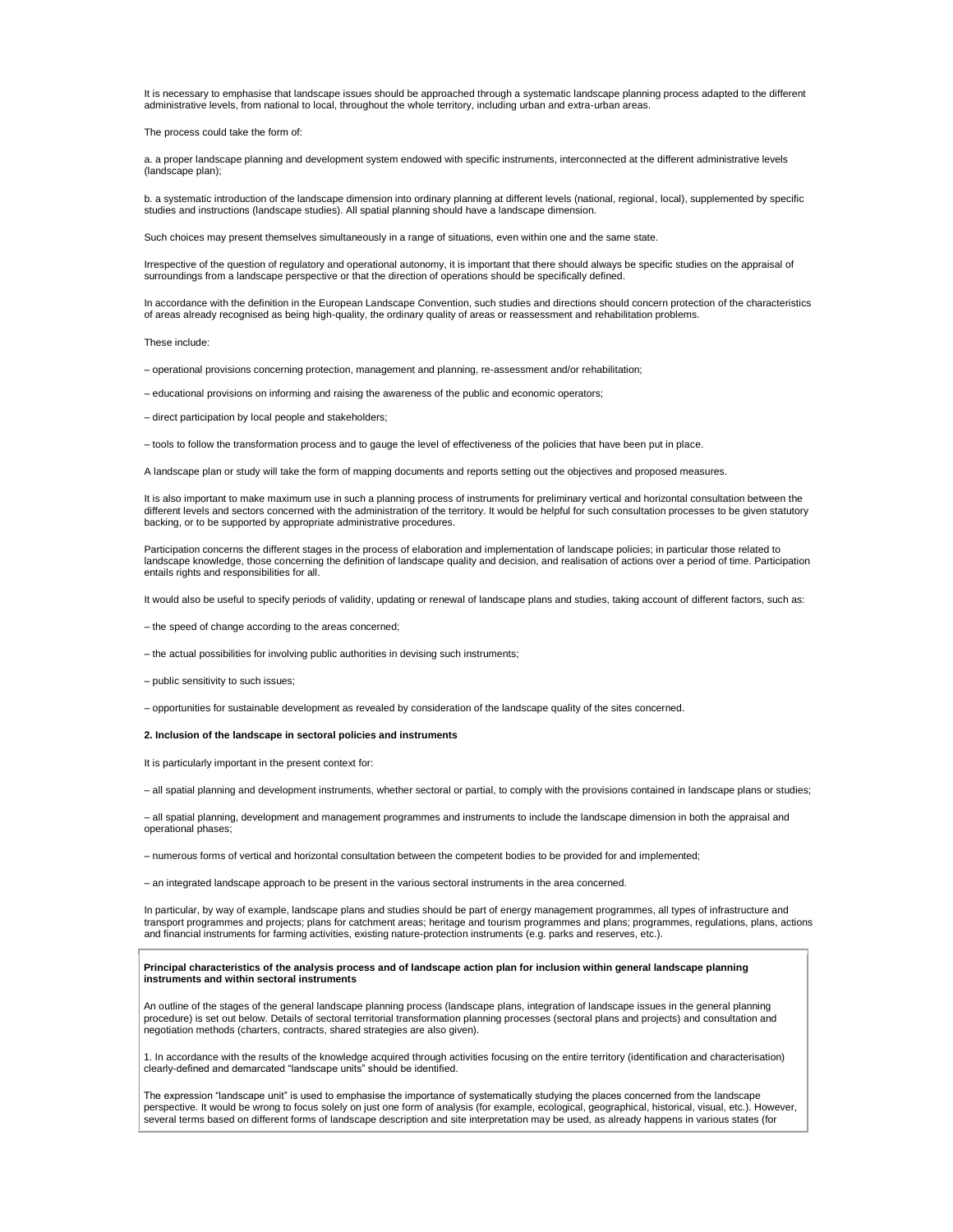example, unit, area, system, structure, element (not only territorial but also linear, in networks, etc.)).

2. The landscape plan or study should set "landscape quality objectives" for each landscape unit. These cover:

– conservation and upkeep of quality features (morphology, constituent elements, colours, etc., also taking account of construction methods and materials and symbolic characteristics and places, etc.);

– provision for hubs of development in accordance with the various recognised landscape features, ensuring that development does not degrade landscape quality;

– reassessment and/or rehabilitation of degraded or problematic areas in order to restore their qualities or create new ones.

3. The area's landscape quality (protection, management, planning, reassessment, etc.), should be defined with regard to general and operational requirements and activities relating to devoting special attention to the measures needed for enhancing the landscape and for public use and accessibility of the sites concerned.

4. The landscape plan or study should also include provisions on awareness raising, training and information to the public and to the different stakeholders whose activities affect the landscape (economists, technicians, administrators, etc.).

5. Landscape plans or studies should also include agreements, grants and financing for the upkeep of landscape components, creation of structures and recreational and educational activities, etc., either by using specifically earmarked funds or indicating and emphasising the possibility of using funds belonging to particular sectors such as agriculture, tourism, culture, public works, etc., or encouraging the active participation of the general public and non-governmental organisations.

6. A short- or medium-term management programme for the implementation of action, presenting actors and the means to carry it out should be defined.

7. It is essential to have a means of monitoring landscape changes and the effectiveness of operations. This should help in the process of reviewing and reformulating landscape quality objectives and of redefining all phases of landscape policy and its resources on a periodical basis.

### **3. Charters, contracts and shared strategic plans**

Consultation and negotiation instruments are spreading and have become more common over the past few decades: they can be used for landscape matters and there are already some positive experiences. In this case, they should involve the common validation of landscape identification and<br>description, the drawing up and approval of quality objectives and medium- an they should include reciprocal commitments on better implementation of landscape policy through a programme of practical and sustainable action.

The various administrative bodies are responsible for defining the characteristics of such instruments in line with their own particular situation: developers, forms of involvement of stakeholders, forms of negotiation and contract, ways in which choices are made, responsibility for co-ordination, legal procedures for defining and implementing the necessary action.

On the basis of existing experience, emphasis should be placed on the importance of broader involvement by the various stakeholders (public and private, individual and collective, national, regional and local levels, general or sectoral, etc.), the contribution of landscape technicians during the different phases, provision to the public of a clear and validated framework of preliminary knowledge. Prior consultation of all relevant stakeholders is essential in order to guarantee success, and can take various forms.

### **4. Impact and landscape studies**

The impact procedures – environmental impact studies (EIS) and strategic environmental assessment (SEA) – required by the European Union in order to assess the consequences of planning projects for the environment are extremely useful instruments for studying the direct and indirect effects of projects on areas and identifying the measures needed to counter or reduce those effects, where necessary. These procedures may also be used in states that are not members of the European Union. However, current experience points to the frequent inadequacy of methods of analysing and evaluating the landscape dimension, which is often regarded as a sectoral theme representing just another environmental component (like air, water or earth), to be assessed in many cases through quantitative indicators. It is therefore imperative to have a proper qualitative evaluation of the effects of development projects on the landscape.

A change in the content of these procedures is essential for an overall integrated interpretation of sites according to the different viewpoints.

It is essential to introduce landscape quality objectives (landscape plans, area development plans with a landscape content, etc.) into impact studies in order to ensure that projects are as consistent as possible with those objectives.

In any case, it is essential to arrange for action to mitigate and offset any negative effects produced by development projects on the surroundings, from the viewpoint of the landscape and environment (integration of the two viewpoints).

It would be useful to apply the guiding principles of SEA with a view to the estimation and verification of spatial planning plans and programmes, since such evaluation involves a comprehensive and overall consideration of the landscape and particularly of its capacity to tolerate the planned developments.

### **5. Evaluation of the landscape effects of operations not subject to impact studies**

All development projects, whatever their nature, generally on a local scale, should take account of landscape quality factors. Certain states have adopted specific instruments in this field. Evaluation should contribute to decision making by administrative bodies and educate and accustom technicians, administrators and private individuals to take account of the landscape dimension as soon as the process of project definition starts.

A specific procedure should therefore be established if landscape evaluation is required of projects for which official permission is required, but which are not yet subject to an EIS or to an SEA.

It should be stressed, however, that the documentation required and the procedure involved should not be highly expensive or technically complicated. Furthermore, evaluation of landscape effects should be considered separately from the infrastructure or construction project and involve specific documentation and procedures, whilst allowing an overall integrated analysis of the relationship between the sites concerned and the development project.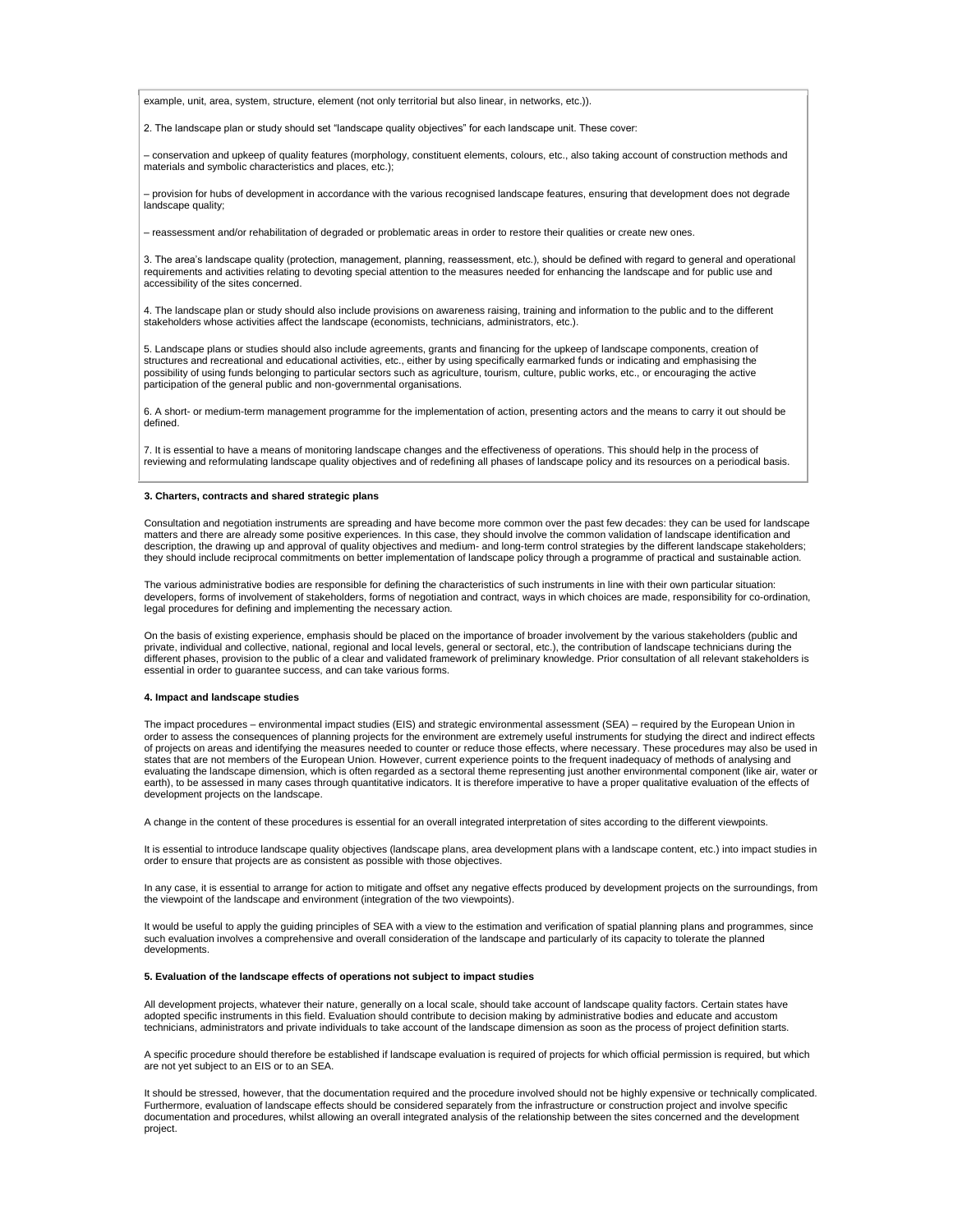The documentation should:

– show how the project fits into the different contexts (the "immediate" context of a development proposal, and its "halfway" and "distant" contexts), which present problems of visibility and intervisibility of sites in the largest areas; the link with materials, colours and building techniques; impact on biotic and abiotic aspects;

– show the condition of the sites and contexts before work is carried out; demonstrate the consistency of the project characteristics with the contexts; simulate how the site will look afterwards;

– demonstrate that the project conforms in its landscape planning and development instruments (plans, charters, etc.) to landscape quality objectives, where they exist;

– assess the effects of the proposed development on the places concerned and introduce, where necessary, mitigation measures which will ensure the maintenance of good landscape quality in those sites and compensation measures contributing to environmental quality.

### **6. Protected sites and landscapes**

It is important to encourage a policy to ensure the quality of the territory as a whole by defining policies for appraising, planning, developing and managing everyday or degraded landscapes, rather than merely identifying and protecting exceptional sites. The latter category, which has long been trialled in many countries, including in respect of monuments and natural sites, has been showing signs of crisis for some time, particularly when it overrides other policies and constitutes passive protection of sites isolated from the territory as a whole; as a result, permits to carry out modifications are subject only to the opinion of specialists and professionals.

While it may be considered appropriate to introduce specific regulations for particular sites (or amend existing laws), it is necessary to reach a broad agreement on objectives, that is:

– about continuity of social representations attested by iconography, travellers' stories, historical documents, etc.;

- about recent studies dealing in particular with:
	- current cultural values that are described by specialists, but not yet integrated by populations (contemporary architecture, industrial archaeology);
	- value systems, notably the symbolic ones, that are accredited by local populations (minor heritage, sites in relation to history or local legends, etc.).

The particular features of each state should be taken into account. It seems preferable to avoid criteria of the "picturesque", "natural beauty" or "outstanding" type, as these belong to cultural concepts specific to earlier 20th-century legislation on the protection of monuments and sites.<br>Reasoning based on a place's specific characteristics may be supplemented or r

For such places, each state should specify according to its own needs:

– general and specific protection measures and instruments: for example, a classification or a simple list, use of existing institutional instruments such as parks and reserves (cultural parks, regional parks, archaeological reserves, etc.); creation of new instruments; its own provisional protection measures;

– characteristics of listing and protection instruments: for example, description of the site and the main reasons for protecting it, with official notification to the public and private owners.

Specific, binding regulations or simple guidelines should ideally be drawn up for each protected site according to its size and features, etc.; or specific landscape plans drawn up for each protected site or for certain particular types of landscape. The rules concerning them should be made part of general landscape planning and development.

### **7. Relationship between landscape and regulations with regard to the cultural and historic heritage**

Generally speaking, every state already possesses legislation, an administrative organisation and specific instruments for safeguarding its own cultural and historic heritage, which is now receiving increased public attention; having a policy in this area has been becoming increasingly common throughout Europe since the end of the 19th century. The landscape dimension should also be included in this sector. Specifically, the protection and upkeep of the "point", linear and surface elements that make up the cultural and historic heritage (for example, historic centres, villas, industrial archaeology, historic gardens, etc.) should take account of the incorporation of such heritage into the landscape.

The approaches to historic monuments may be the subject of particular plans or of regulations designed to preserve the physical, historical, symbolic, visual and compositional relationship with close and distant contexts: in other words, it is essential to cease devoting attention (and therefore protection) limited solely to exceptional simple and individual elements and instead focus attention on the whole system of which those elements are often just a component.

It is suggested that identification of significant items in the historic heritage should be included, highlighting their role within a system of historical, material and immaterial relations, that instruments capable of safeguarding and enhancing such a system should be devised, and also that structures and sites should be covered by instruments for regulating development activities (regulations, specific programmes, inclusion in ordinary planning, etc.).

### **8. Resources and financing**

The resources needed to draw up and implement a landscape policy may be both financial and human.

Specific resources can be earmarked, with a landscape fund being set up at different administrative levels, through public and private financing (bodies, associations, foundations, etc.). The inclusion of landscape aspects in sectoral policies (environment, tourism, agriculture, public works, culture, etc.) will allow use to be made of the resources earmarked for these sectors simultaneously for landscape protection, management and planning.

In order to encourage the landscape dimension to be taken into account in all public and private decisions, special measures involving tax rebates and grants may be adopted. These measures should be adapted to the different types of landscape, their constituent elements and implementation<br>instruments and to the needs of the local communities concerned (direct incentives)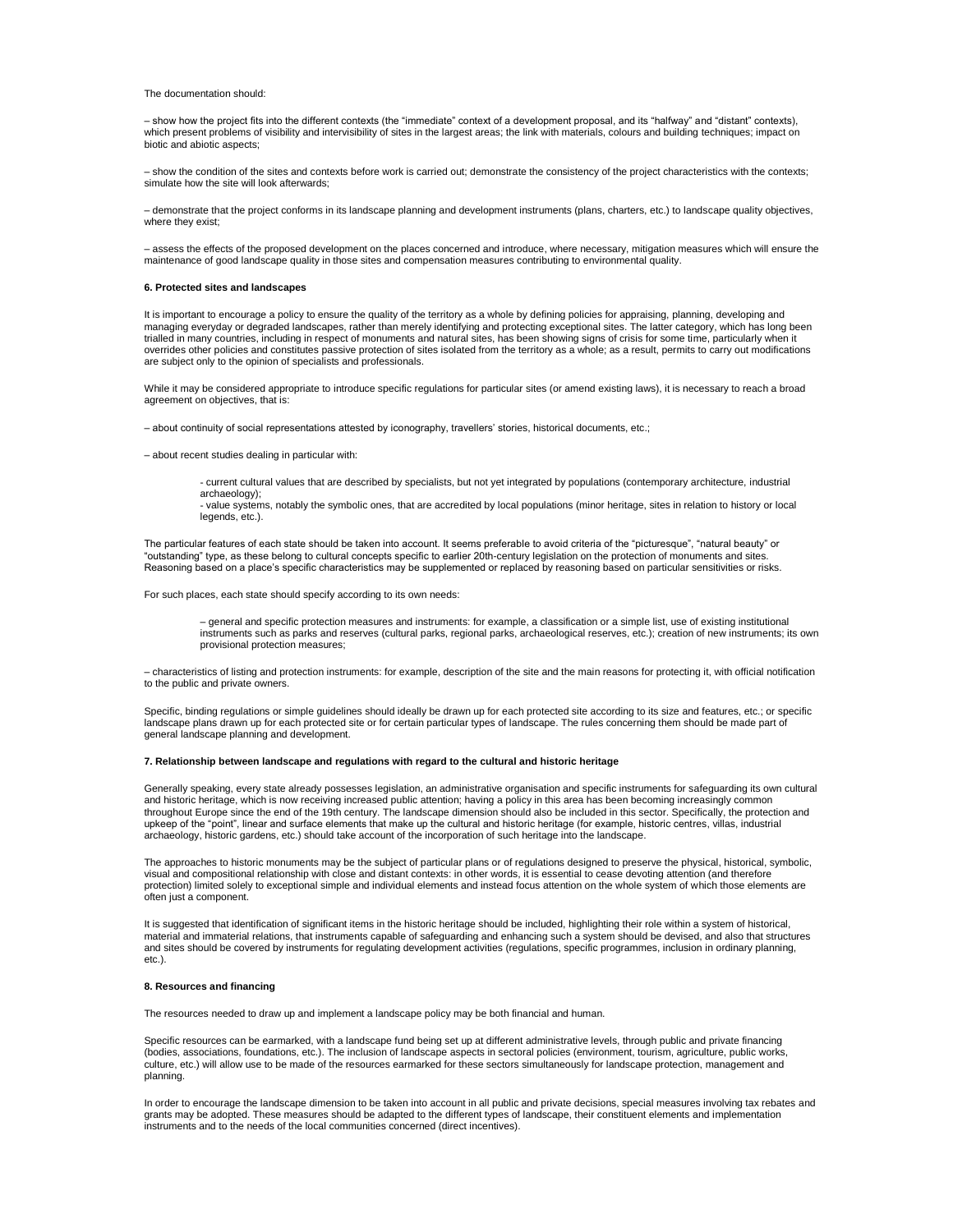Other types of incentive may be added, for example technical assistance in drawing up private plans and projects, exploitation of the sites concerned through tourism policies, support for high-quality agricultural products, etc. (indirect incentives).

Specific initiatives can be taken to encourage the involvement of associations (non-governmental organisations) in the definition and implementation of landscape policies at the different administrative levels in connection with the various types of implementation instruments (plans, charters, etc.) and the different operational phases (protection, management and planning, etc.).

Major public works, projects and public infrastructures should devote a minimum percentage of their budget to landscape dimensions. This course is already being followed in certain states.

### **9. Council of Europe Landscape Award**

Unlike other forms of recognition which focus mainly on the exceptional nature or significance of places, whether this is inherited or recently created, the Landscape Award referred to in the convention is intended mainly to raise awareness, since its aim is to recognise exemplary action carried out by public authorities and non-governmental organisations.

It would be possible to make an award at national, regional and local level for exemplary action involving the restoration or safeguarding of threatened or degraded landscapes, activities relating to good everyday and ordinary management, the drawing up and implementation of landscape plans and management plans, successful experience of public participation, in-service education and training policies, experience of horizontal and vertical consultation in landscape planning and management, transfrontier experience, studies and research possibly involving a number of administrative<br>operators, either national or supranational, etc. Each state could institute a for participation in the Landscape Award of the Council of Europe.

Each state could adapt its national landscape award to its own requirements, necessities and opportunities. In this way it could specify the content of the award (recognition, technical and operational support for the proposed action, etc.), the forms in which the results are to be published (exhibitions, demonstrations, publications, etc.), administrative levels concerned, subject categories, frequency and composition of the judging panel.

However, it is advisable for choices concerning national and infra-national awards to be based on the Rules of the Council of Europe Landscape Award as part of a process of universally accepted participatory action.

### **10. Observatories, centres or institutes**

The strong forces surrounding contemporary landscapes and the many problems connected with landscape protection, management and planning necessitate continuous observation and a forum for exchanging information; the creation of landscape observatories, centres or institutes could prove useful for this purpose. Such observatories, centres or institutes would allow observation on the basis of appropriate study protocols employing a range of indicators; they would also allow for the collection and exchange of information on policies and experience. They could be independent or part of a broader observation system.

These landscape observatories, centres or institutes could be set up at various levels – local, regional, national, international – employing interlocking observation systems, and providing the opportunity for ongoing exchanges. Thanks to these bodies, it should be possible to:

– describe the condition of landscapes at a given time;

– exchange information on policies and experience concerning protection, management and planning, public participation and implementation at different levels;

– use and, if necessary, compile historical documents on landscapes which could be useful for knowing how the landscapes concerned have developed (archives, text, photographs, etc.);

– draw up quantitative and qualitative indicators to assess the effectiveness of landscape policies;

– furnish data leading to an understanding of trends and to forecasts or forward-looking scenarios.

Exchanges of information and experience between states, regions and territorial communities, which already take place, should be based on exemplarity but should always be set against the political, social, ecological and cultural context of the original landscape.

The choice of the composition of observatories is a matter for the administrative bodies concerned but should allow for collaboration between scientists, professionals and technicians from the public authorities and the public.

### **11. Report on the state of the landscape and of landscape policies**

States and regions should draft a report on the state of landscapes in their territories at suitable intervals on the basis of the work of the landscape observatories, centres or institutes. The report should include a policy review in order to check the effectiveness of legislation and action taken.

This type of document drawn up by administrative bodies, landscape observatories, centres or institutes or other bodies and/or in collaboration with those different entities could compare what is actually happening in the concerned area with the landscape guidelines and measures implemented, highlight the results, solutions and problems encountered and indicate new directions. The document should stand on its own or be part of a broader report in which a specific section is devoted to the landscape. However, it should not be a substitute for the regular meetings which states should hold for the purpose of implementing the European Landscape Convention.

## **12. Transfrontier landscapes**

Transfrontier co-operation may result in joint landscape protection, management and planning programmes and take the form of instruments and measures agreed between the authorities (different administrative levels and general and sectoral competences) and relevant stakeholders on both sides of the border.

Transfrontier co-operation is possible not only between neighbouring states but also between neighbouring regions and communities in the same state which have different landscape policies, on the basis either of territorial contiguity or common features.

#### **Internet site and bibliographical references**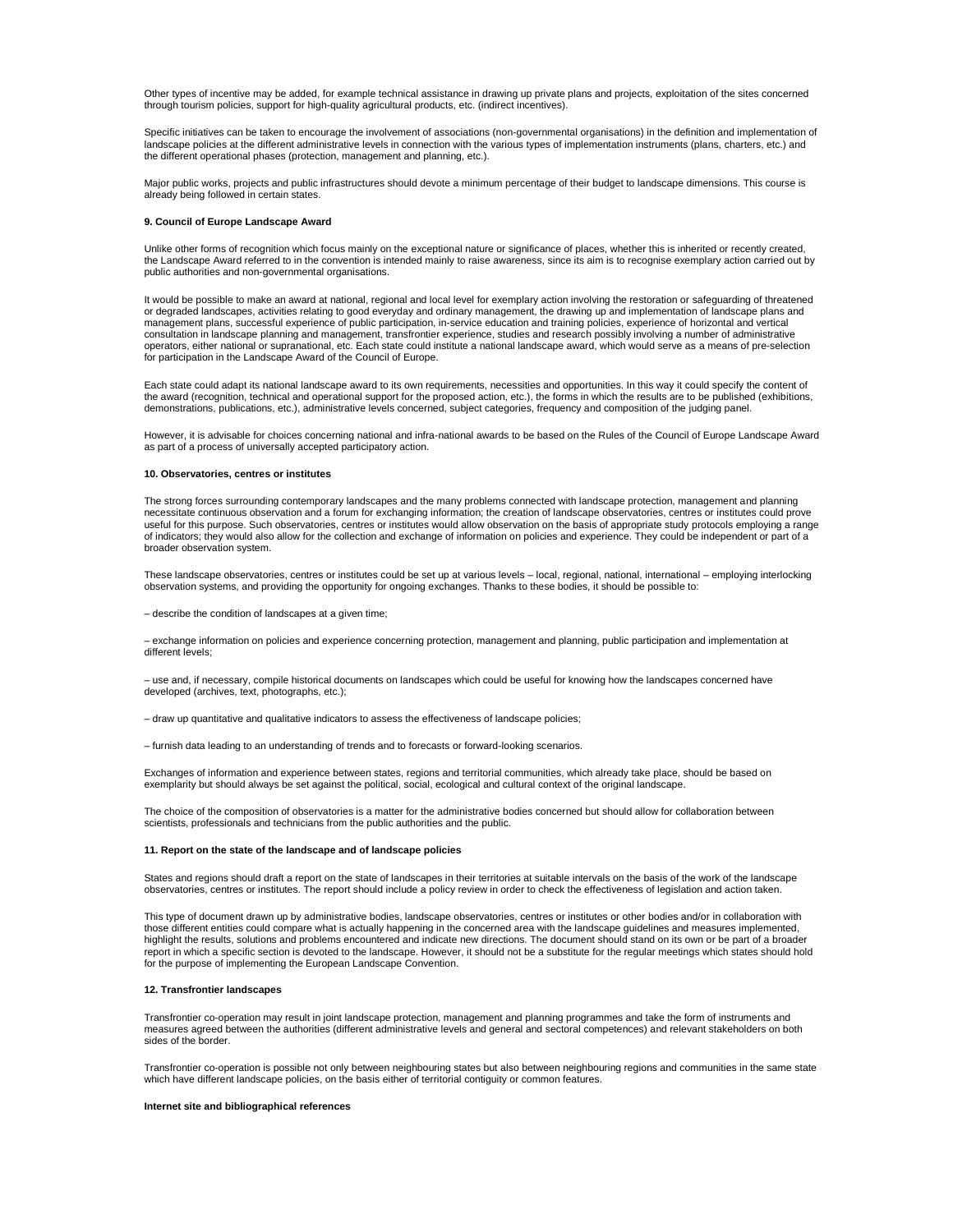See the Council of Europe website, www.coe.int/EuropeanLandscapeConvention, the various reports on themes developed since the signing of the European Landscape Convention on 20 October 2000, particularly in the meetings of the Workshops of the Council of Europe for the Implementation of the European Landscape Convention.

# **Appendix 2**

### **Suggested text for the practical implementation of the European Landscape Convention at national level**

*for use as guidance for public authorities when implementing the European Landscape Convention*

### **Foreword**

In accordance with the European Landscape Convention, and in order to provide better guidance for landscape policies, this guidance document suggests certain regulatory and institutional measures that could be taken at national level to assist in formulating, monitoring and evaluating landscape policies. Each paragraph is directly related to the corresponding provisions of the convention.

### **Paragraph 1 – Definitions**

For the purposes of this guidance document:

*a.* "landscape" means an area, as perceived by people, whose character is the result of the action and interaction of natural and/or human factors;

*b.* "landscape policy" means an expression by the competent public authorities of general principles, strategies and guidelines that permit the taking of specific measures aimed at the protection, management and planning of landscapes;

*c.* "landscape quality objective" means, for a specific landscape, the formulation by the competent public authorities of the aspirations of the public with regard to the landscape features of their surroundings;

*d.* "landscape protection" means actions to conserve and maintain the significant or characteristic features of a landscape, justified by its heritage value derived from its natural configuration and/or from human activity;

*e.* "landscape management" means action, from a perspective of sustainable development, to ensure the regular upkeep of a landscape, so as to guide and harmonise changes which are brought about by social, economic and environmental processes;

*f.* "landscape planning" means strong forward-looking action to enhance, restore or create landscapes.

### **Paragraph 2 – Scope**

This guidance document is relevant to the entire national territory and to all landscapes:

*a.* it covers all natural, rural, urban and peri-urban areas and concerns inland areas, territorial waters and coastal areas, inland waters, wetlands, rivers and water courses, lakes and ponds;

*b.* it concerns not only remarkable or outstanding landscapes, but also everyday and degraded or deteriorated landscapes.

### **Paragraph 3 – General principles**

The general principles concern all public authorities responsible for developing and implementing landscape policy.

#### **1. Legal recognition of landscapes**

Landscapes are an essential component of people's surroundings, as well as an expression of the diversity of their shared cultural and natural heritage, and a foundation of their identity.

### **2. Rights and responsibilities**

Landscape protection, management and planning entail rights and responsibilities for everyone.

### **3. Integrating the landscape dimension**

Public authorities at the national, regional and local levels should integrate the landscape dimension and allow for it in their policies in different sectors with possible direct or indirect impact on landscape. They should also introduce the landscape dimension into the various legal instruments for implementing these policies.

### **4. Public participation**

Action taken in connection with the preparation, implementation and follow-up of landscape policies should be preceded and accompanied by appropriate procedures for participation by the public and the players concerned, enabling them to play an active part in setting landscape quality objectives and implementing protection, management and planning measures. Information documents in non-technical language should be prepared for this purpose.

### **5. Knowledge, awareness raising, education and training**

*a.* Landscapes all over the territory should be studied in detail.

- *b.* Information and awareness-raising activities should be organised at all territorial levels.
- *c.* Primary and secondary education syllabuses should include landscape education in the appropriate subject areas.